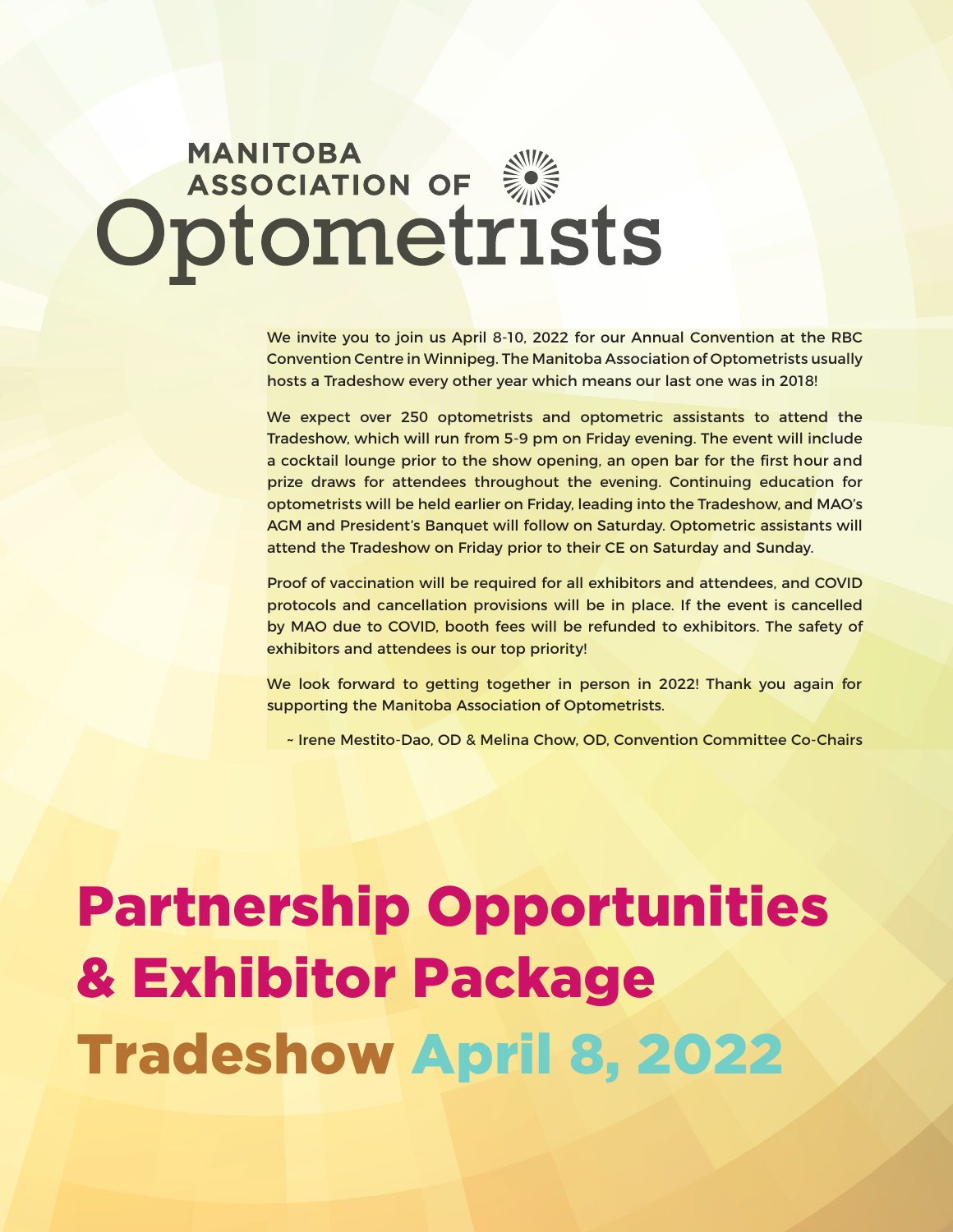# Attendees

- Manitoba Optometrists
- Manitoba Optometric Assistants
- Visiting Optometrists and Assistants from neighbouring provinces

# Attendee Perks & Prizes

To keep the Tradeshow fun and engaging for corporate and member participants, we provide:

- Cocktail lounge in the concourse hall from the end of CE until the Tradeshow opens
- Complimentary hors d'oeuvres
- Open bar for first hour of Tradeshow, soft drinks complimentary throughout the evening
- Dessert bar at 8 pm
- Hourly door prize draws and a Tradeshow quiz to enter the grand prize draw

# From MAO's President

It's been a long time! MAO's Tradeshow is an opportunity to create new relationships and to renew and strengthen existing relationships between industry and optometry. Our Tradeshow is held every second year to provide a more valuable investment of your time. and we are pleased to host again in 2022 after a 4-year gap! We look forward to a fun and unforgettable evening for industry and optometry to finally reconnect in person!

We also welcome you to our President's Banquet, a formal evening on Saturday, April 9, to celebrate optometry with our friends and colleagues. MAO's President's Award, Distinguished Service Award and Emerging Leader Award for both 2020 and 2022 will be presented at the banquet.

Thank you for your support of MAO, we hope to see you in 2022!

~Brooks Barteaux, OD, President

# Display Facilities

- Large ballroom, fully carpeted with high ceilings
- 8' x 10' booths, including 6' decorated table
- Electrical outlets if booked with registration (additional cost)
- Drayage and booth setup available from display contractor
- No on-site storage is available before or after the Tradeshow

## Fees

Single Booth Early Bird \$1045 Regular Rate \$1195

Double Booth Early Bird \$1945 Regular Rate \$2225

Triple Booth Early Bird \$2835 Regular Rate \$3245

Fees are subject to GST. Early Bird deadline is Jan 31 2022. (postmarked no later than Jan 26)

# Accommodations

The Tradeshow will be held at the RBC Convention Centre in Winnipeg. Guest rooms are available next door at the Delta Hotel, 350 St. Mary Ave. Exhibitors are offered the Delta Hotel's MAO convention rate, \$140 + taxes (single or double), subject to availability. Call the Delta, 204.942.0551 or 1.888.311.4990, and mention MAO group block. For group rate, book by March 10, 2022.

# President's Banquet

A formal evening of dining and dancing Saturday, April 9, 2022 Cocktails at 6:00 pm, Dinner at 7:00 pm Location TBA Tickets \$110 (incl. GST)

# COVID Protocols, Vaccination & Cancellation

All exhibitors and attendees must provide government issued proof that they are fully vaccinated.

We expect that masks will be required at all times when you are not actively eating or drinking.

All participants must comply with Manitoba's Public Health Orders and all COVID protocols put in place by the RBC Convention Centre and MAO. These protocols may change without notice.

If exhibitors cancel after February 8, 2022 for any reason, there will be no refunds issued.

MAO may cancel the Tradeshow/Convention due to Public Health event restrictions, insufficient participation, or for any other reason, without notice. If MAO cancels the Tradeshow, MAO will issue refunds for booth fees and sponsorship but will not be held responsible for any additional expenses incurred by exhibitors (such as flights, display arrangements, etc.).

We reserve the right to change any arrangements.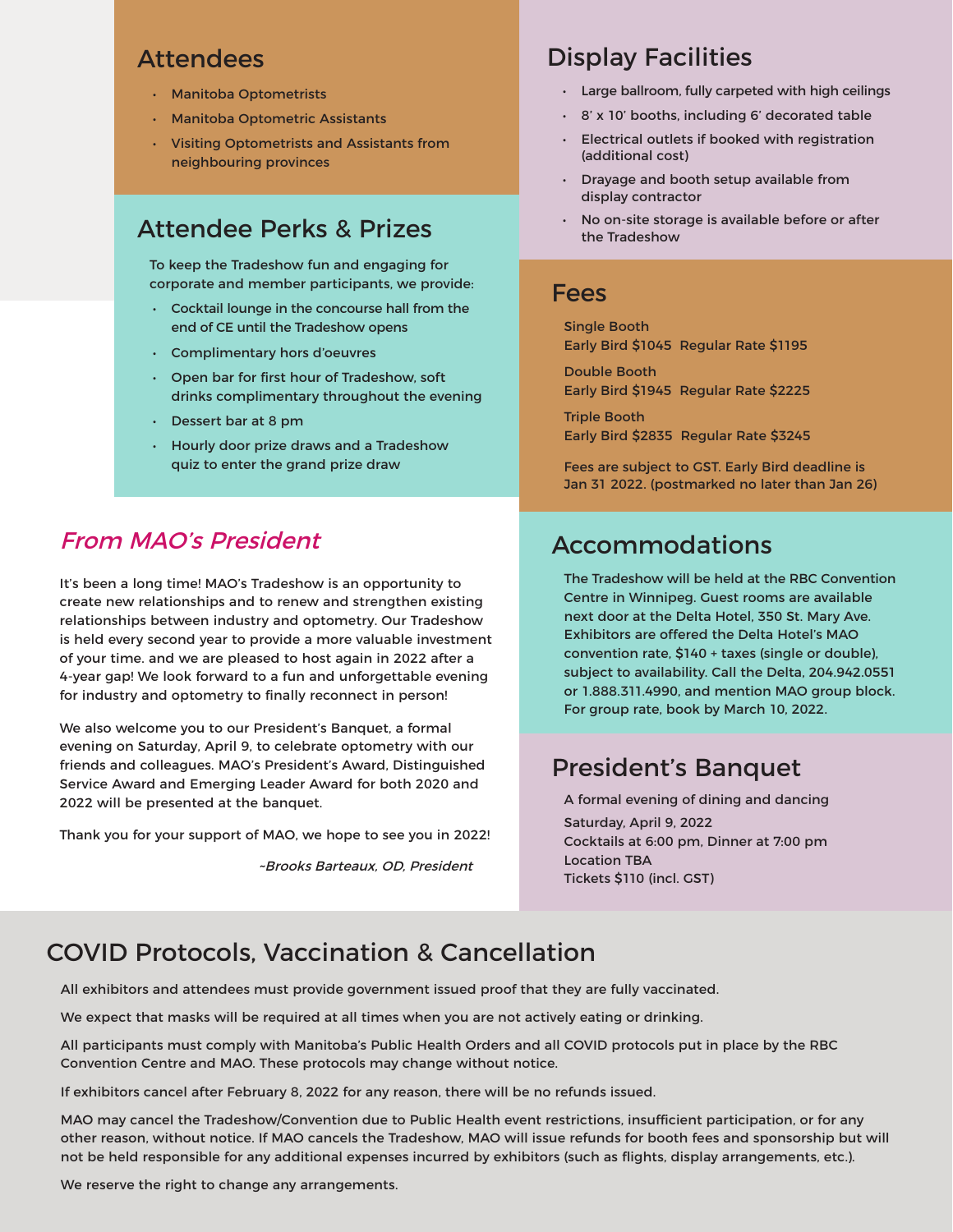# Platinum Sponsor **\$10,000**

# SPONSOR

President's Banquet

#### PROMO MATERIAL

Logo featured as Platinum Sponsor in registration material

Logo featured beside sponsored event in registration material

Priority listing in Tradeshow Program

#### MAO WEBSITE

Recognition as Platinum Sponsor

#### SIGNAGE

Logo displayed at CE lectures, Tradeshow, and President's **Banquet** 

#### ANNOUNCEMENTS

**Tradeshow** 

Big screen at the AGM

President's Banquet

Opportunity to bring greetings at the President's Banquet

#### **COMPLIMENTARY** ITEMS

Free double booth at the Tradeshow

4 complimentary tickets to the President's Banquet

# Sponsor **\$5,000**

**Gold** 

#### SPONSOR

Cocktail Reception at President's Banquet OR Joint MAO/MPOA Saturday Luncheon OR MAO Friday Luncheon

#### PROMO MATERIAL

Logo featured as Gold Sponsor in registration material

Logo featured beside sponsored event in registration material

Priority listing in Tradeshow Program

MAO WEBSITE Recognition as Gold Sponsor

#### SIGNAGE Logo displayed at CE lectures & Tradeshow Logo displayed at sponsored event

ANNOUNCEMENTS

**Tradeshow** 

**COMPLIMENTARY ITEMS** Free single booth at the **Tradeshow** 

2 complimentary tickets to the President's Banquet



#### SPONSOR

Buffet Breakfast (Fri or Saturday morning) OR First hour Open Bar at

Tradeshow OR Cocktail Lounge prior to Tradeshow

#### PROMO MATERIAL

Logo featured as Silver Sponsor in registration material

Company name featured beside sponsored event in registration material

#### MAO WEBSITE

Recognition as Silver Sponsor

#### SIGNAGE

Logo displayed at CE lectures & Tradeshow

ANNOUNCEMENTS Tradeshow

Alternatively, Partnership can involve sponsorship of continuing education session(s) for optometrists or optometric assistants.

# Tradeshow Quiz Prizes & Door Prizes

Participate in our Tradeshow Quiz! Attendees will visit participating booths to collect quiz answers for entry into our grand prize draw. To participate, we will ask you to provide one or two questions for the quiz and donate either three prize packs for door prizes or one grand prize. Contact imestito-dao@hendersonvision.com by **March 21, 2022** with details of the prizes you will provide. Tradeshow quiz questions must be provided to mao@mb-opto.ca by **March 21, 2022**.

# SPONSOR Coffee Break

#### PROMO MATERIAL

Bronze Sponsor **under \$2,500**

Logo featured as Bronze Sponsor in registration material

Company name featured beside sponsored event in registration material

#### MAO WEBSITE

Recognition as Bronze Sponsor

#### SIGNAGE

Company name displayed at CE lectures & Tradeshow

ANNOUNCEMENTS **Tradeshow** 

#### **For more info, contact:**

Irene Mestito-Dao,

imestito-dao@hendersonvision.com Melina Chow, mchow@hendersonvision.com Convention Committee Co-Chairs

Wynne Haaksma, whaaksma@mb-opto.ca MAO Administrative Manager

or call the MAO office at 204.943.9811

# Partnership **Opportunities**